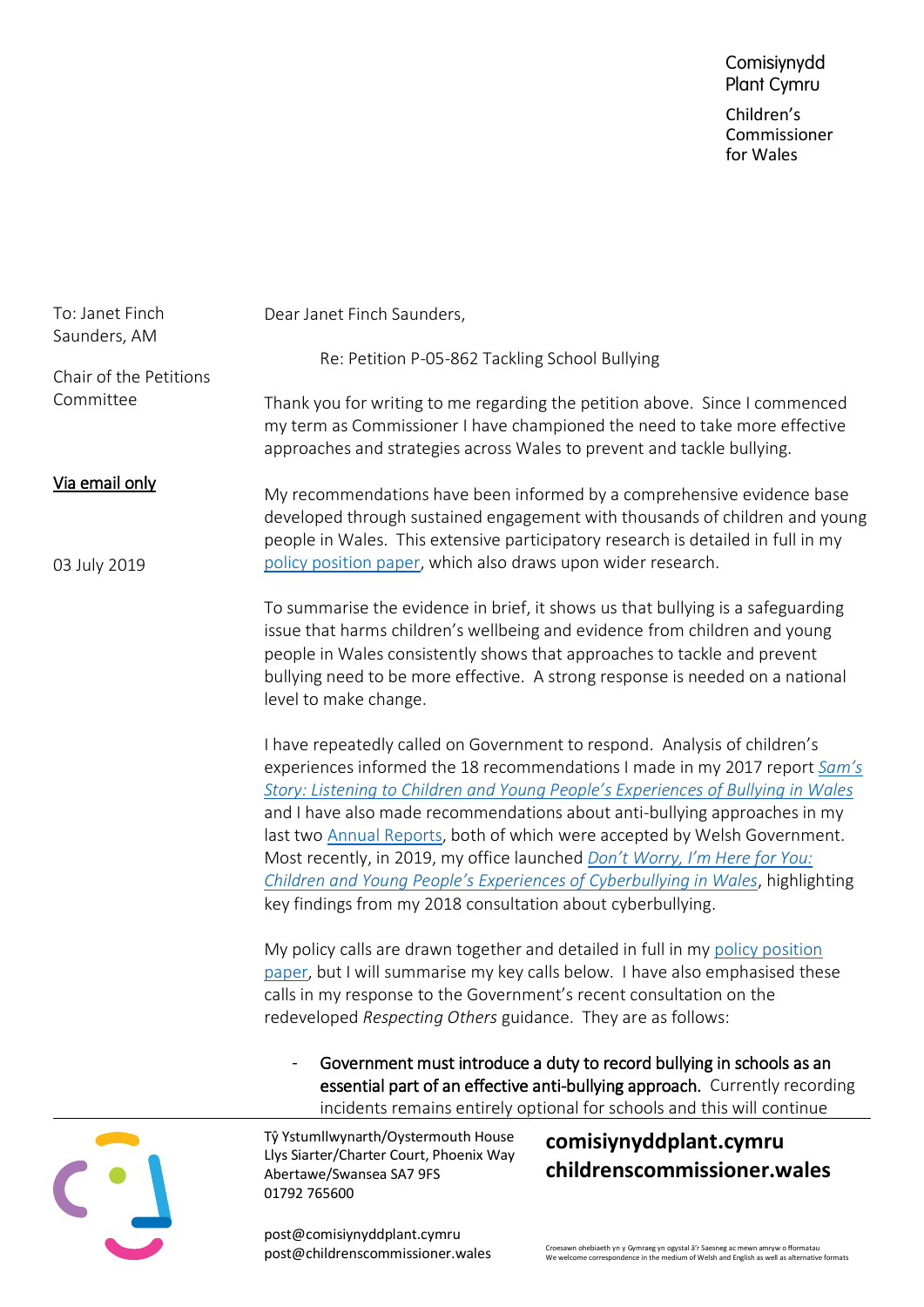Comisiynydd Plant Cymru Children's Commissioner for Wales

when the new Respecting Others guidance is launched as it has advisory status and lacks linkage with statutory mechanisms. This is unfair to children. There must be a stronger approach taken across Wales to better safeguard children and young people and recording should be part of this. Effective use of recording means that far better preventative and responsive work can develop at a school level and this means that fewer young people will bully, fewer will experience bullying, and responses to bullying will be more effective.

- New anti-bullying guidance should be linked to other evaluation and accountability mechanisms. The Estyn self-evaluation framework and tool could provide a mechanism for this: evaluation should include an assessment of how well the school is implementing the anti-bullying guidance, including having effective monitoring and recording systems for bullying. This could then be monitored at a national level through inspection. This would enable a system-wide improvement of the effectiveness of anti-bullying policies and approaches. The current redevelopment of Welsh Government's *Respecting Others* guidance is an important opportunity to integrate a preventative anti-bullying approach into the wider educational reforms in Wales but this opportunity is not currently being taken.
- Anti-bullying guidance including a clear duty to record also needs to be integrated with other whole-school approaches to wellbeing. Young people and children are repeatedly giving a clear message that more needs to be done to prevent and tackle bullying. Too often children and young people feel that bullying is not taken seriously by adults and that nothing is done when they report it. The lack of a strong national approach to date indicates that this inaction has been reflected at a Government level. There is a clear opportunity for the Government to remedy this now by ensuring that effective action on bullying forms part of their current development of a Whole school Approach to Wellbeing through the joint Ministerial advisory group and the Stakeholder Reference Group. Government should also ensure an effective way of enabling children and young people to participate in how action on bullying forms part of this approach.

I will continue to push for Government to develop a strong national approach and to strengthen the impact of new guidance by linking it to the evaluation framework, which must include a duty to record and monitor bullying. Bullying has serious and long-lasting impacts: it prevents children and young people from experiencing their human rights, including their rights to be safe and to have an education. At the moment the law doesn't require schools to record and monitor bullying but our young people in Wales do. Government must link any new